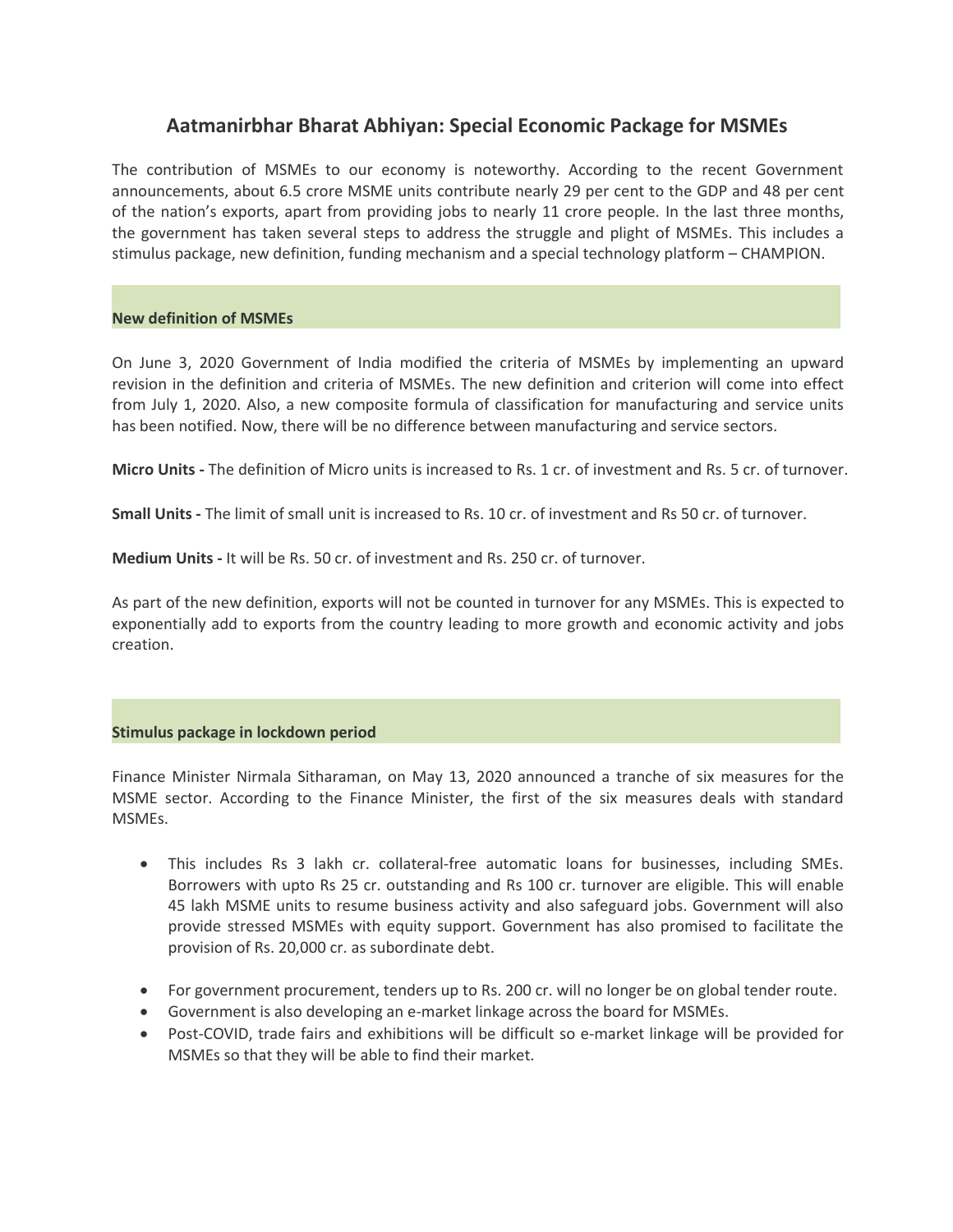# **Two funds for MSMEs**

Government has also set up two funds for MSMEs  $-$  a distress fund and a fund of funds (FoF). The distress fund, with a corpus of Rs. 20,000 cr. will offer loans of up to Rs. 75 lakh each to MSME units in distress. It can help two lakh units.

The FoF, with a corpus of Rs. 10,000 cr. will be operated through a mother fund and a few daughter funds. The fund structure will help leverage Rs. 50,000 cr. at the daughter funds level. It will provide support to MSMEs to get listed on stock exchanges.

# **CHAMPIONS: Technology Platform to empower MSMEs**

Prime Minister Shri Narendra Modi launched a **technology platform CHAMPIONS to empower MSMEs** on June 1, 2020**. CHAMPIONS** stand for 'Creation and Harmonious Application of Modern Processes for Increasing the Output and National Strength'. It is a real one-stop-shop solution of MSME Ministry.

This portal will support, help, encourage and solve the grievances of smaller companies, and help them grow. This ICT based system is designed to help the MSMEs withstand the current COVID-19 situation, and can potentially help them in becoming national, or international players, in the future.

### **Objectives**

- 1. To help MSMEs with finance, raw materials, labour, permissions, etc.
- 2. To help MSMEs capture new opportunities including manufacturing of medical items & accessories.
- **3.** To identify the sparks, i.e., the bright MSMEs who can withstand at present and become national and international champions.

CHAMPIONS is a technology driven control room-cum-management information system. In addition to ICT tools including telephone, internet and video conference, the system is enabled by AI, Data Analytics and ML. It is also fully integrated on real time basis with the Government's main grievances portal CPGRAMS and MSME Ministry's other web based mechanisms.

CHAMPIONS is based on a Hub & Spoke Model. The Hub is situated in New Delhi in the Secretary of MSME's office. The spokes are in the States in various offices and institutions of MSME Ministry. The website can be accessed at

[https://champions.gov.in/MyMsme/grievance/COM\\_Grievance\\_Welcome.aspx](https://champions.gov.in/MyMsme/grievance/COM_Grievance_Welcome.aspx)

*(Source- PIB)*

**Notifications**